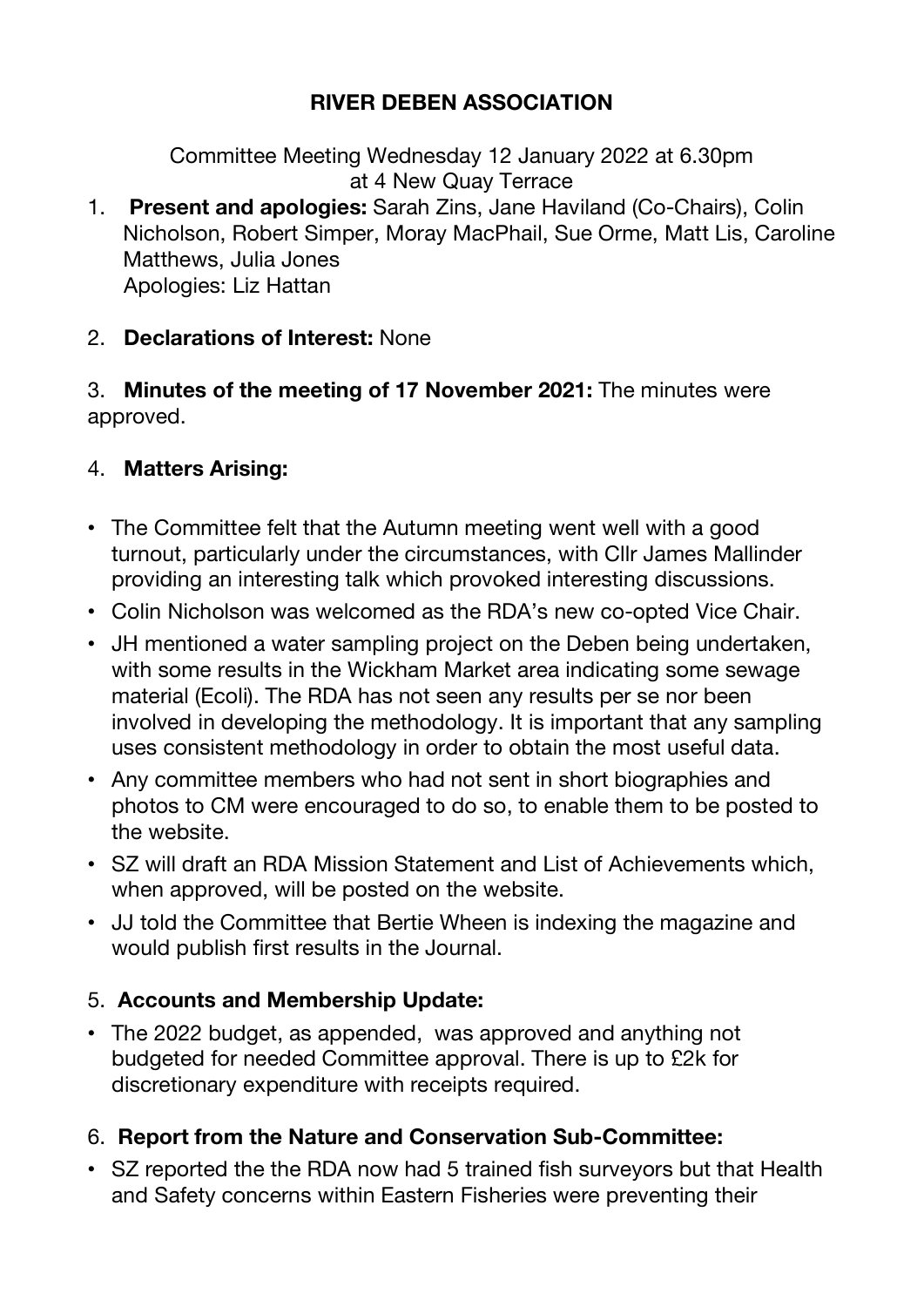deployment. The RDA will give £100 to arrange training which Richard Verrill is taking forward.

- SZ had drafted a guide to Wild Swimming on the Deben and sent it to a range of consultees for comment. Comments are awaited. Reaching the Coastguards through calling 999 will be added. Harbourmasters could usefully be consulted when the first draft is finalised. It will eventually be sent to boatyards, harbourmasters and clubs and publicised in the magazine, the website and on Twitter.
- ! JH reported that the RDA QR code was operational (thanks to the assistance of an RDA member) and takes people to the RDA website. MM agreed to provide a quote for 10 small metal plates to which it could be affixed. It will be publicised in the next Chairs' report in the Magazine and in Bits and Bobs. The Committee was encouraged to think of possible riverside locations where the plates could be positioned, such as benches or posts, bearing in mind that third party consent may be required. Bits and Bobs could ask for locations too.

## 7. **Planning Applications:**

- SO reported that the planning permission for the Dairy Farm development had been previously granted.
- The committee discussed flooding near New Quay Lane where there are drainage issues. These concerns have been raised by Melton Parish Council. SO is investigating the planning documentation, particularly regarding drainage calculations, and will keep Melton Parish Council informed of progress.

## 8. **DEP Update:**

- SZ reported that the landowners appear to be pressing ahead with their plans for FC1; however, there is ongoing discussion with regard to the CIL within the DEP Ltd.
- CN mentioned the Deben Sandlings Walk he had taken, with others, from Ramsholt to Shottisham Creek and back. The EA Rep mentioned that the flood cell area starting in Ramsholt is economically unviable with regard to attracting funding from the the Environment Agency. The Kirton to Felixstowe Ferry FC may receive more help due to its size and other criteria as set by the EA.

## 9. **Spring Activities:**

! SZ talked about the Forum which the Committee agreed to postpone until later in the year. It should not comprise more than 30 people in order to give everyone a chance to speak. Boatyards, clubs and harbourmasters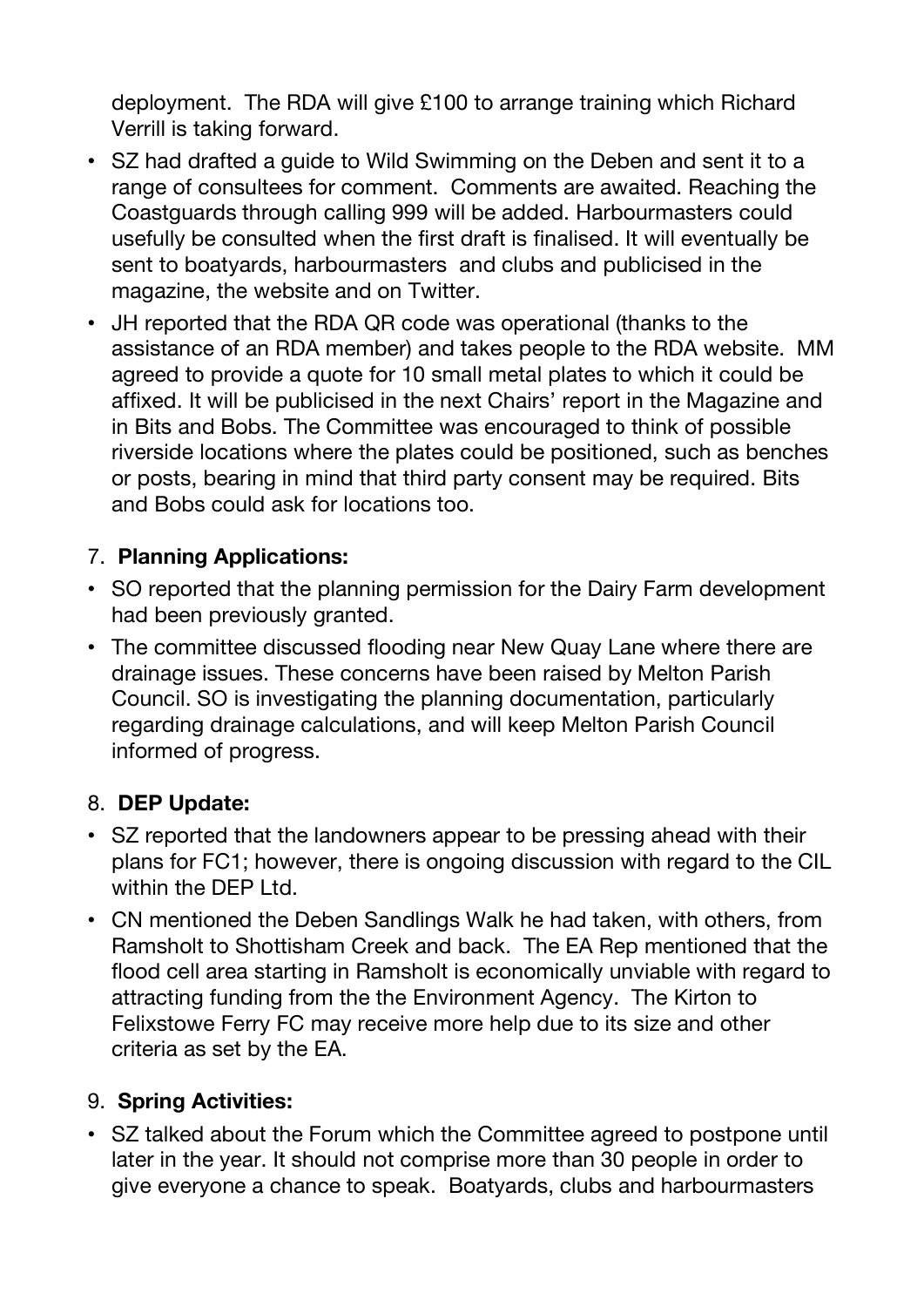would be essential attendees. The possibility of Heritage Harbour status might be an important topic unless we tackle it separately. There is an expert speaker on the subject. ML will contact him with a view to his doing a Zoom presentation to the Committee. ML would circulate a list of present Heritage Harbours. The committee agreed that it would be appropriate for the RDA to lead on Heritage Harbour status for the whole River Deben (rather than just a particular town on the Deben) if, following a presentation by the HH leaders to the RDA Committee, we thought it an initiative worth pursuing (based on cost, benefits to tourism and other businesses, status in planning applications, approach to dredging etc).

- Dredging is another important issue for the Forum. There was much discussion about the severe present problems, and led by ML, the requirements for dredging and deposit licences. There were a variety of scenarios that could be explored. CN thought it might be useful if a Forum could agree a consolidated view in order to address a dredging campaign. There was a general concern that dredging needed to be addressed for fear of increased siltation of the river. SZ will send round Robin Whittle's document about relevant sites which may be used for dredging deposits with regard to salt marsh regeneration.
- ! Spring Magazine JJ reported a good slew of articles pledged
- AGM 27 April a speaker is required and JH (and others) will make enquiries.

## 10. **Summer:**

- ! Platinum Jubilee the Committee agreed that the RDA should have a stall at the town's celebration fair on Sunday 5 June
- ! Suffolk and the Sea Book Festival JJ reported that this would take place at Trimley on 25 June

## 11. **Autumn:**

! The Autumn meeting is scheduled for Thursday 24 November 2022. A prominent member of the House of Lords has kindly agreed to speak on progress since COP 26.

## 12. **AOB:**

- ! ML told the committee that Woodbridge Boatyard's *Falcon* had been nominated for the 2022 Classic Boat Awards Small Boat Restoration of the Year. It will be mentioned in the Journal and Bits and Bobs.
- JH told the committee that sadly CM was stepping down as Secretary before the AGM. CM has been invaluable in her contributions to the RDA